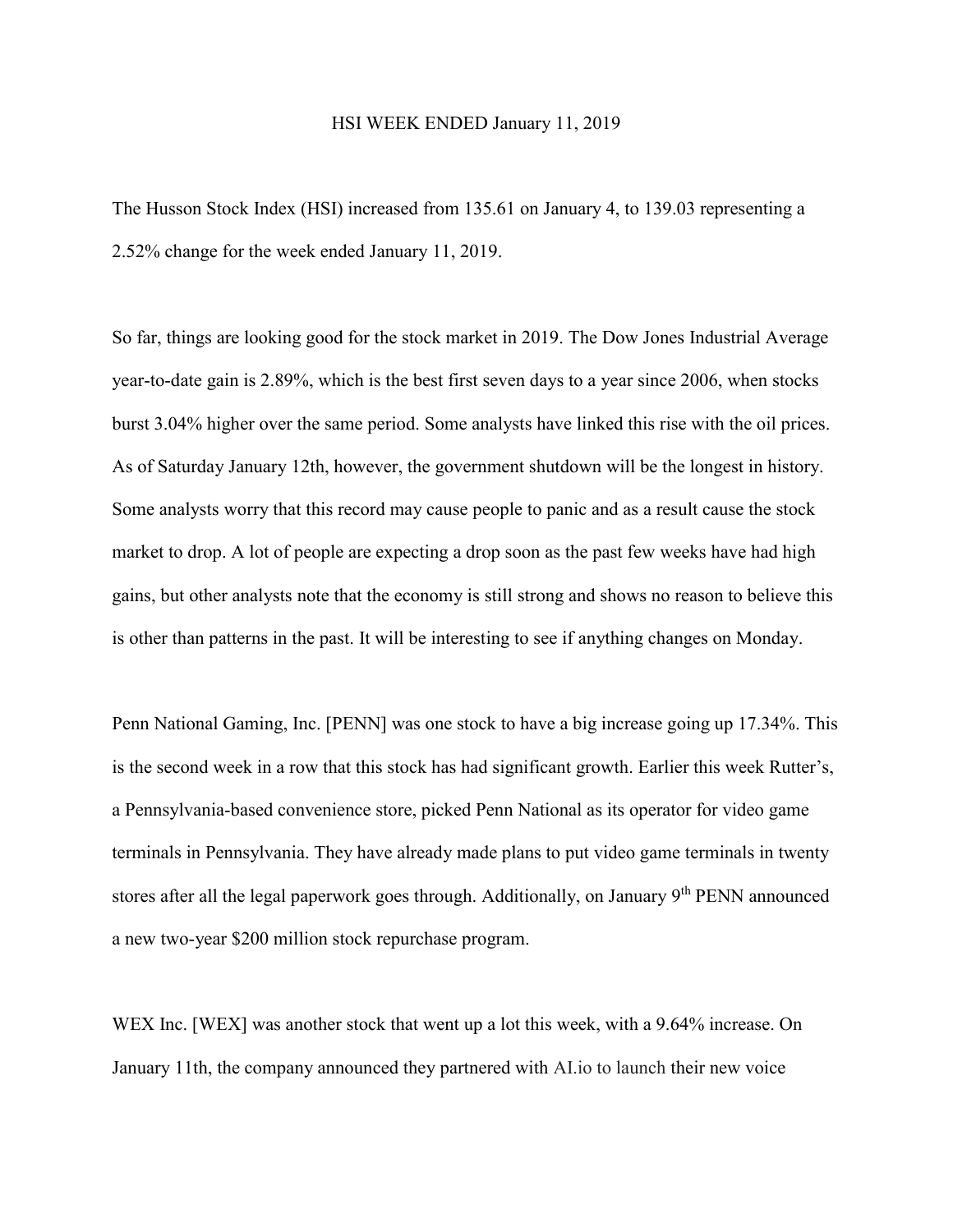activated travel app called Halo Travel. It will be the first app to enable people to book hotels and flights via voice commands and should bring lots of new customers to the company. WEX is doing better than a lot of their competitors already with shares that have gained 7.7% in the past year outperforming the industry average of 7.1%.

The HSI was developed by Marie Kenney, while a student at Husson University, in consultation with Associate Professor J. Douglas Wellington. The index is currently being tracked and analyzed by Husson student Mairéad O'Sullivan. The HSI tracks and analyzes 29 companies that are considered to have an effect on the Maine economy. These companies are either based in Maine or have an influence on the Maine economy through employment, and overall presence in the State. This price-weighted index offers a numerical break down of Maine's economy to help provide a better understanding of Maine's economy. The analysis looks into the events of the week and tries to explain significant changes in the stock prices of the companies that comprise the Husson Stock Index.

## References

DeCambre, M. (2019, January 10). The stock market just got off to its best start in 13 years. Retrieved from [https://www.marketwatch.com/story/the-stock-market-just-got-off-to-its](https://www.marketwatch.com/story/the-stock-market-just-got-off-to-its-best-start-in-13-years-2019-01-10)[best-start-in-13-years-2019-01-10](https://www.marketwatch.com/story/the-stock-market-just-got-off-to-its-best-start-in-13-years-2019-01-10)

DeCambre, M. (2019, January 11). Stock market ends session flat, but books weekly gains as government shutdown approaches a record. Retrieved from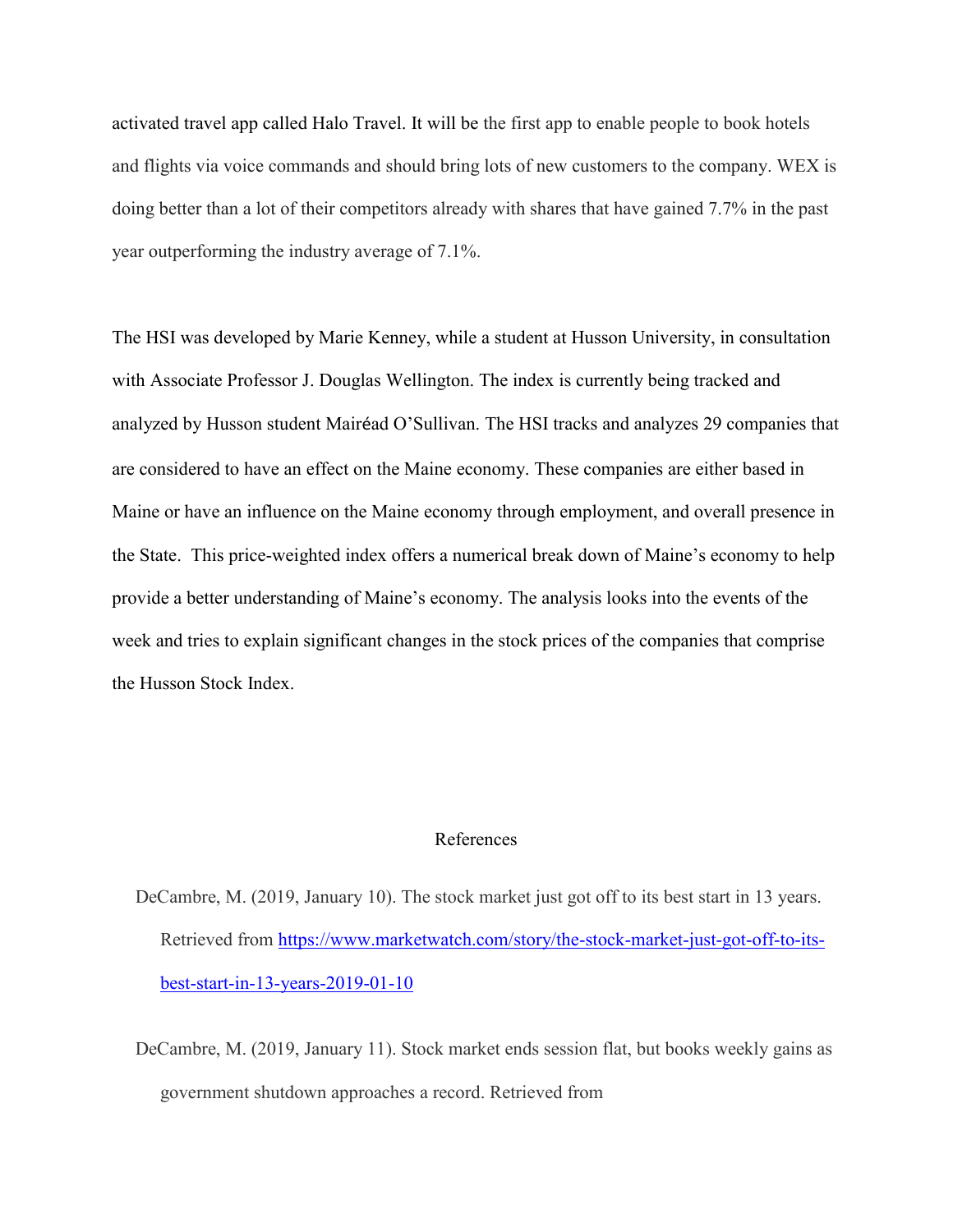[https://www.marketwatch.com/story/stock-market-ends-session-flat-but-books-weekly](https://www.marketwatch.com/story/stock-market-ends-session-flat-but-books-weekly-gains-as-government-shutdown-approaches-a-record-2019-01-11)[gains-as-government-shutdown-approaches-a-record-2019-01-11](https://www.marketwatch.com/story/stock-market-ends-session-flat-but-books-weekly-gains-as-government-shutdown-approaches-a-record-2019-01-11)

- Imbert, F., Domm, P., & DiChristopher, T. (2019, January 11). Why the stock market is obsessed with oil prices. Retrieved from [https://www.cnbc.com/2019/01/11/why-the](https://www.cnbc.com/2019/01/11/why-the-stock-market-is-obsessed-with-oil-prices.html)[stock-market-is-obsessed-with-oil-prices.html](https://www.cnbc.com/2019/01/11/why-the-stock-market-is-obsessed-with-oil-prices.html)
- Mott Capital Management Long. (2019, January 11). The Stock Market Bears Simply Don't Get It. Retrieved from [https://seekingalpha.com/article/4232829-stock-market-bears](https://seekingalpha.com/article/4232829-stock-market-bears-simply-get)[simply-get](https://seekingalpha.com/article/4232829-stock-market-bears-simply-get)
- Reading Eagle. (2019, January 07). Rutter's picks Penn National to operate gaming machines. Retrieved from [https://www.readingeagle.com/money/article/rutters-picks-penn-national](https://www.readingeagle.com/money/article/rutters-picks-penn-national-to-operate-gaming-machines)[to-operate-gaming-machines](https://www.readingeagle.com/money/article/rutters-picks-penn-national-to-operate-gaming-machines)

Penn National Gaming Board of Directors Authorizes New \$200 Million Share Repurchase Program. (2019, January 09). Retrieved from

<https://www.businesswire.com/news/home/20190109005564/en/>

AI.io And WEX Partner to Bring Voice-Activated Travel App to Market: Halo Travel. (2019, January 10). Retrieved from [https://www.businesswire.com/news/home/20190110005112/en/AI.io-WEX-Partner-](https://www.businesswire.com/news/home/20190110005112/en/AI.io-WEX-Partner-Bring-Voice-Activated-Travel-App)[Bring-Voice-Activated-Travel-App](https://www.businesswire.com/news/home/20190110005112/en/AI.io-WEX-Partner-Bring-Voice-Activated-Travel-App)

Pymnts. (2019, January 11). WEX Launches Travel Chatbot. Retrieved from <https://www.pymnts.com/voice-activation/2019/wex-ai-io-priceline-travel-chatbot/>